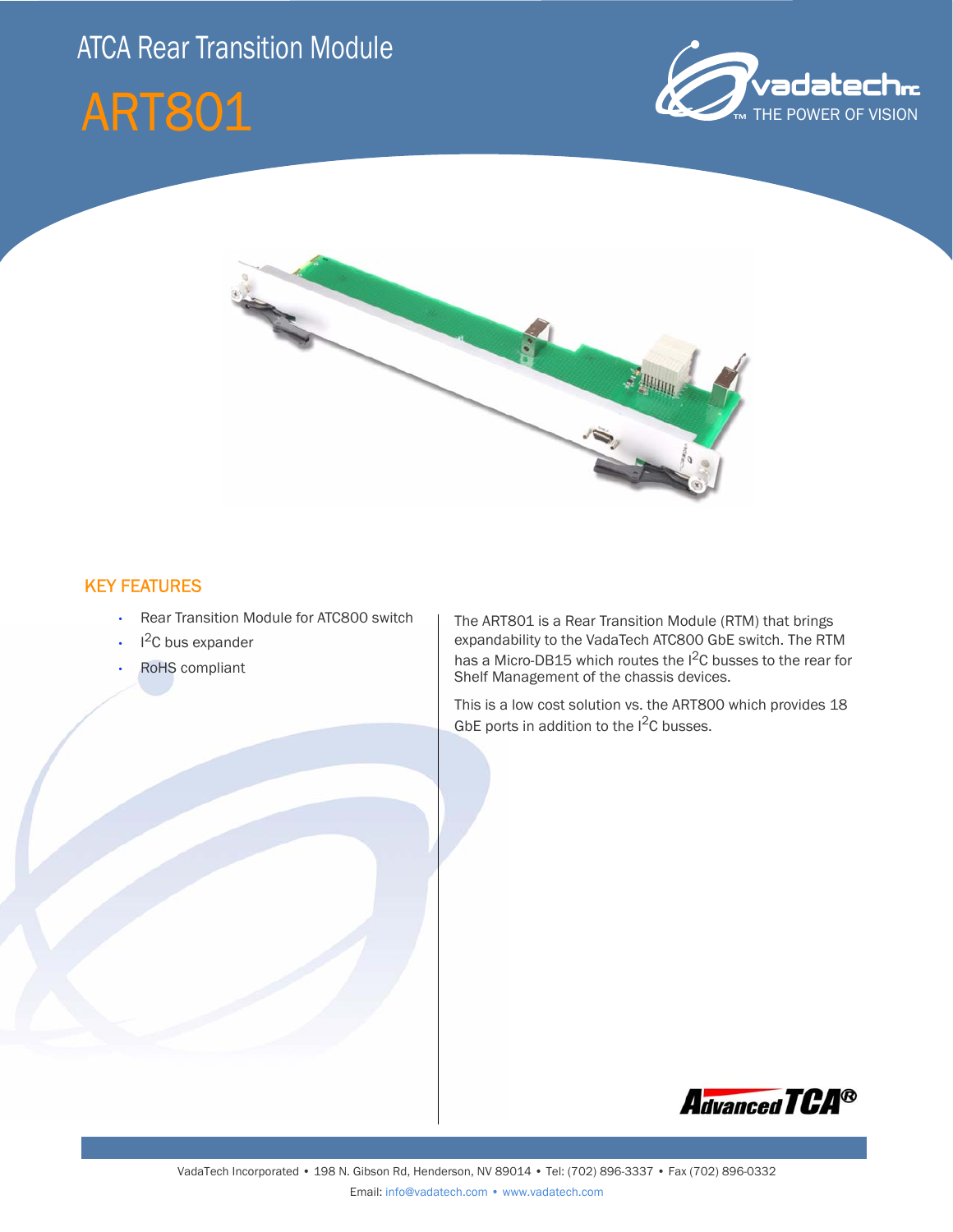## **SPECIFICATIONS**

| Architecture                |                                                                                                                                                                                                                                                                              |                                       |
|-----------------------------|------------------------------------------------------------------------------------------------------------------------------------------------------------------------------------------------------------------------------------------------------------------------------|---------------------------------------|
| Physical                    | <b>Dimensions</b>                                                                                                                                                                                                                                                            | Width: 12.687in. (322.25 mm)          |
|                             |                                                                                                                                                                                                                                                                              | Depth: 3.701 in. (94.00 mm)           |
| <b>Type</b>                 | <b>Rear Transition</b>                                                                                                                                                                                                                                                       | I2C bus interface                     |
| Configuration               |                                                                                                                                                                                                                                                                              |                                       |
| Power                       | <b>ART801</b>                                                                                                                                                                                                                                                                | 0.2W                                  |
| <b>Rear Panel</b>           | 1/0                                                                                                                                                                                                                                                                          | Micro-DB15 for multiple $1^2C$ busses |
| Environmental               | Temperature                                                                                                                                                                                                                                                                  | Operating Temperature: 0° to 65° C    |
|                             |                                                                                                                                                                                                                                                                              | Storage Temperature: -40° to +90° C   |
|                             | Vibration                                                                                                                                                                                                                                                                    | 1G, 5-500Hz each axis                 |
|                             | <b>Shock</b>                                                                                                                                                                                                                                                                 | 30Gs each axis                        |
|                             | <b>Relative Humidity</b>                                                                                                                                                                                                                                                     | 5 to 95 percent, non-condensing       |
| Other                       |                                                                                                                                                                                                                                                                              |                                       |
| <b>MTBF</b>                 | MIL Spec 217-F > 700,000 Hrs.                                                                                                                                                                                                                                                |                                       |
| <b>Certifications</b>       | Designed to meet FCC, CE and UL certifications where applicable                                                                                                                                                                                                              |                                       |
| <b>Standards</b>            | VadaTech is certified to both the ISO9001:2000 and AS9100B:2004 standards                                                                                                                                                                                                    |                                       |
| Compliance                  | RoHS and NEBS                                                                                                                                                                                                                                                                |                                       |
| Warranty                    | Two $(2)$ years                                                                                                                                                                                                                                                              |                                       |
| <b>Trademarks and Logos</b> | The VadaTech logo is a registered trademark of VadaTech, Inc. AdvancedMC <sup>IM</sup> and the AdvancedTCA <sup>IM</sup> logo are<br>trademarks of the PCI Industrial Computers Manufacturers Group. All rights reserved. Specification subject to change<br>without notice. |                                       |